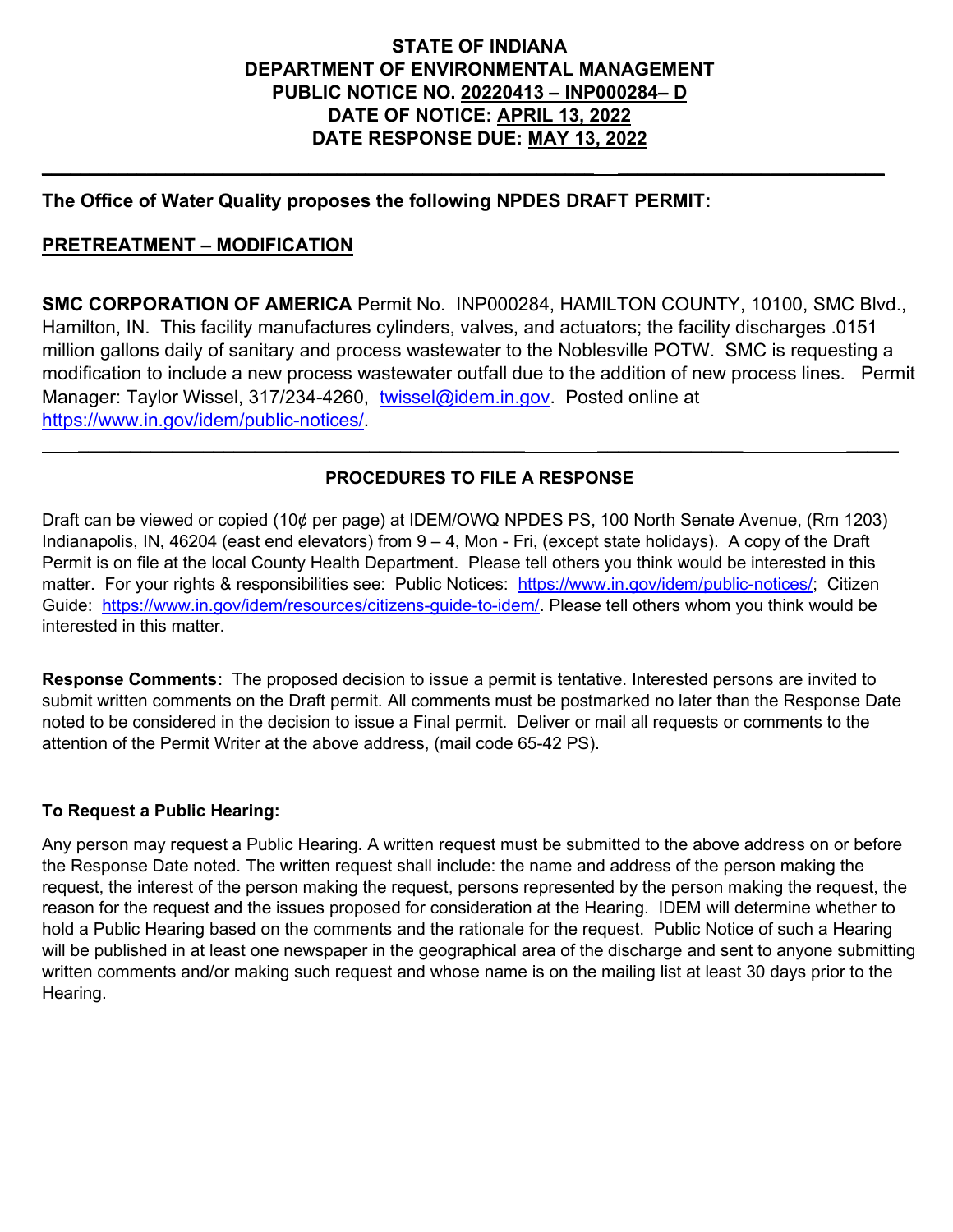**INDIANA DEPARTMENT OF ENVIRONMENTAL MANAGEMENT**

*We Protect Hoosiers and Our Environment.*

100 N. Senate Avenue • Indianapolis, IN 46204 (800) 451-6027 • (317) 232-8603 • www.idem.IN.gov

**Eric J. Holcomb Brian C. Rockensuess** *Governor Commissioner* 

April 13, 2022

VIA ELECTRONIC MAIL

Ms. Kelley Stacy, President/CEO SMC Corporation of America 10100 SMC Boulevard Noblesville, Indiana 46060

Dear Ms. Stacy:

IDEN

Re: IWP Permit No. INP000284 Draft Permit Modification SMC Corporation of America Noblesville, IN – Hamilton County

 Your request for a permit modification has been reviewed and processed in accordance with rules adopted under 327 IAC 5. The enclosed Pages 1 through 7 of 28 are intended to replace the corresponding pages of your existing IWP Permit No. INP000284. An accompanying Briefing Memo itemizes and explains the rationale for the revisions.

 Pursuant to IC 13-15-5-1, IDEM will publish the draft permit document online at [https://www.in.gov/idem/public-notices/.](https://www.in.gov/idem/public-notices/) Additional information on public participation can be found in the "Citizens' Guide to IDEM", available at [https://www.in.gov/idem/resources/citizens-guide-to-idem/.](https://www.in.gov/idem/resources/citizens-guide-to-idem/) A 30-day comment period is available to solicit input from interested parties, including the public.

 Please review this draft permit modification and associated documents carefully to become familiar with the proposed terms and conditions. Comments concerning the draft permit modification should be submitted in accordance with the procedure outlined in the enclosed public notice form. We suggest that you meet with us to discuss major concerns or objections you may have with the draft permit modification.

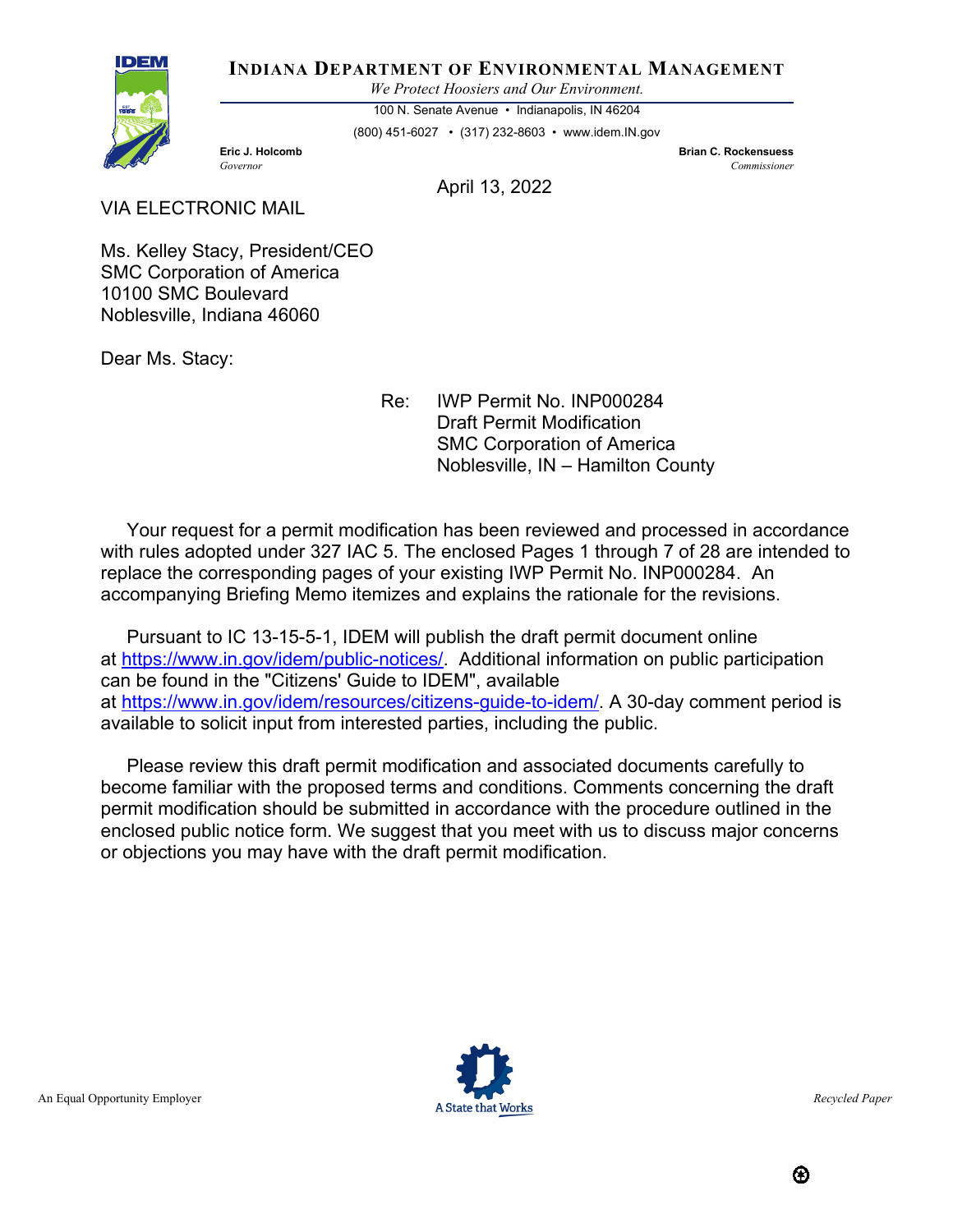Ms. Kelley Stacy, President/CEO Page 2

 Questions concerning this draft permit modification may be addressed to Taylor Wissel of my staff, at 317/234-4260 or by email at twissel@idem.in.gov.

Sincerely,

 $\sqrt{\frac{1}{2}}$ 

Industrial NPDES Permits Section Office of Water Quality

**Enclosures** 

cc: Hamilton County Health Department Ray Thompson, Noblesville POTW Chip Glisson, SMC Corporation of America Kendra Gutowski, SMC Corporation of America Leigh Voss, IDEM Rob McLaughlin, IDEM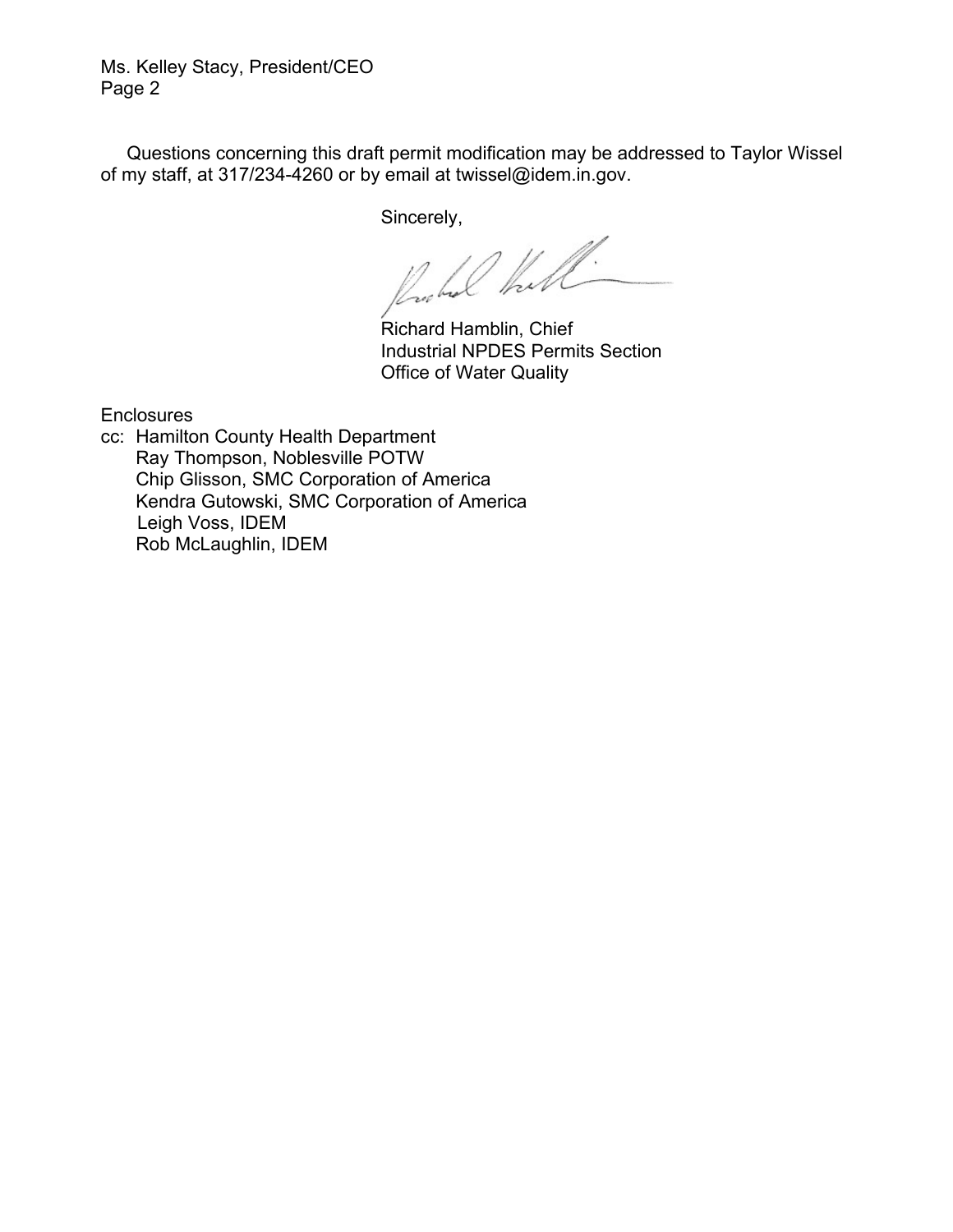Page 1 of 28 Permit No. INP000284

## STATE OF INDIANA

# DEPARTMENT OF ENVIRONMENTAL MANAGEMENT AMENDED AUTHORIZATION TO DISCHARGE UNDER THE INDUSTRIAL WASTEWATER PRETREATMENT PROGRAM

### **INDUSTRIAL WASTEWATER PRETREATMENT (IWP) PERMIT**

In accordance with 327 IAC 5-21 and IDEM's permitting authority under IC 13-15, **SMC Corporation of America** (hereinafter referred to as the permittee) is authorized to discharge, from the facility located at 10100 SMC Boulevard, Noblesville, Indiana, into the **Noblesville Publicly Owned Treatment Works** (POTW), in accordance with the effluent limitations, monitoring requirements, and other conditions set forth in Parts I and II hereof.

The permit, as issued on April 18, 2019, is hereby amended, as contained herein. The amended provisions shall become effective **Example 20** 1 All terms and conditions of the permit not modified at this time remain in effect. Further, any existing condition or term affected by the amendments will remain in effect until the amended provisions become effective. This permit and the authorization to discharge, as amended, shall expire at midnight January 31, 2025.

**NOTE:** In order to receive authorization to discharge beyond the date of expiration, the permittee must submit a renewal IWP permit application to the Industrial NPDES Permit Section in the Office of Water Quality, no later than one hundred and eighty (180) days prior to the date this permit expires. Failure to do so will result in expiration of the authorization to discharge.

Signed on **Signed on Signed on Signed on Signed on Signed on Signed on Signed of Signed of Signed of Signed of Signed of Signed of Signed of Signed of Signed of Signed of Signed of Signed** Environmental Management.

> Jerry Dittmer, Chief Permits Branch Office of Water Quality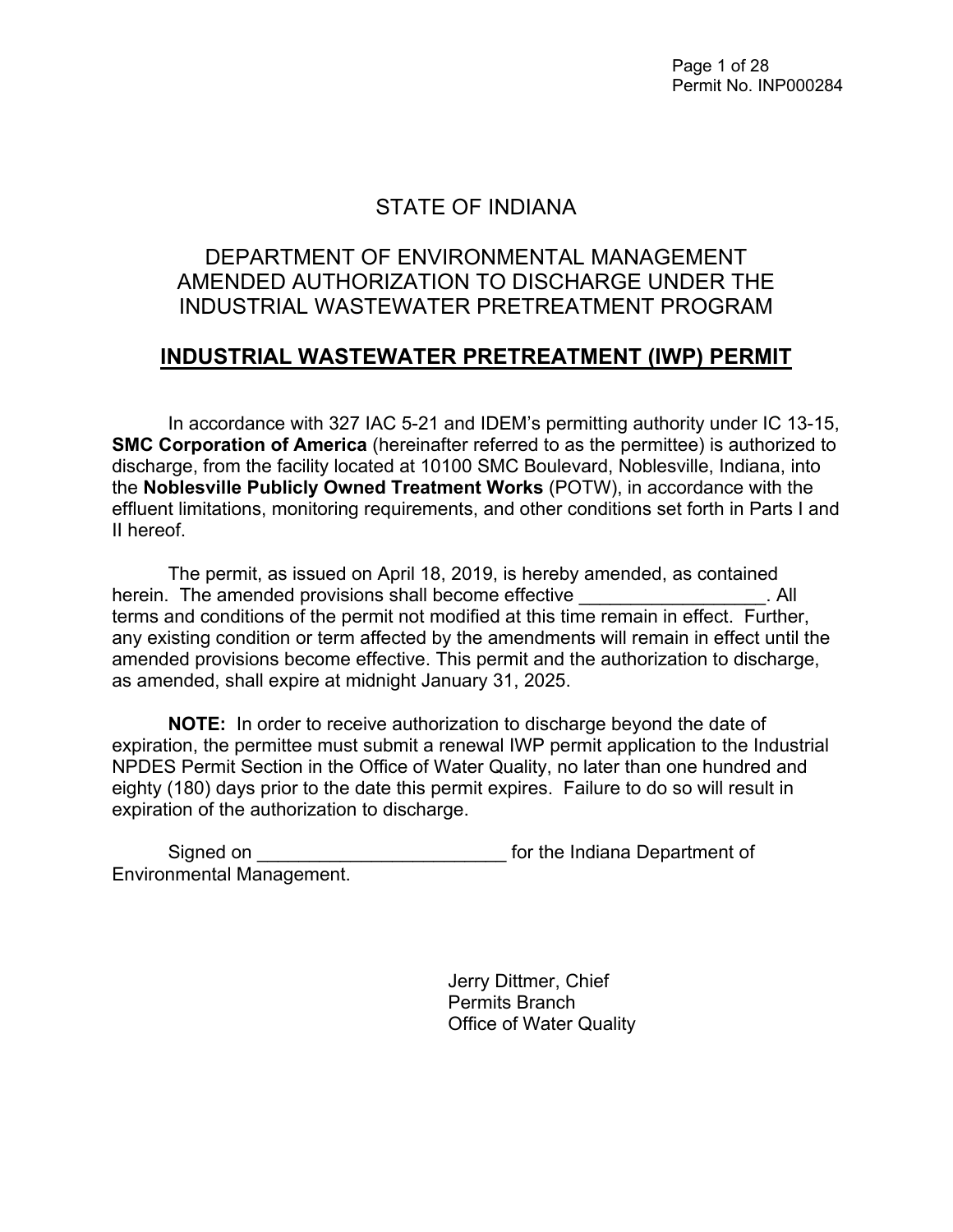### PART I

### (A) EFFLUENT LIMITATIONS AND MONITORING REQUIREMENTS

 (1a) During the period beginning on the effective date of this permit, the permittee is authorized to discharge from Outfalls 001, 002, 004, 005, 006, and 007[1][2]. These outfalls are located at the end of each Clean Machine rinse line. Such discharge shall be limited and monitored by the permittee as specified below:

#### Table 1

|                 | <b>Discharge Limitations</b> |            |             | <b>Monitoring Requirements</b> |                  |  |
|-----------------|------------------------------|------------|-------------|--------------------------------|------------------|--|
|                 | Daily                        | Monthly    |             | Measurement                    |                  |  |
| Parameter       | Maximum                      | Average    | <u>Unit</u> | Frequency [5][6]               | Sample Type [4]  |  |
| Flow [7]        | Report                       | Report     | <b>MGD</b>  | Daily                          | 24-Hr. Total     |  |
| Cadmium [3]     | $0.11$ [8]                   | $0.07$ [8] | mg/l        | 1 X Quarter                    | 24-Hr. Composite |  |
| T. Chromium     | 2.77[8]                      | $1.71$ [8] | mg/l        | 1 X Quarter                    | 24-Hr. Composite |  |
| $[3]$           |                              |            |             |                                |                  |  |
| Copper [3]      | 3.38[8]                      | $2.0$ [9]  | mg/l        | 1 X Quarter                    | 24-Hr. Composite |  |
| Lead $[3]$      | $0.69$ [8]                   | 0.43[8]    | mg/l        | 1 X Quarter                    | 24-Hr. Composite |  |
| Nickel [3]      | 3.98[8]                      | $2.0$ [9]  | mg/l        | 1 X Quarter                    | 24-Hr. Composite |  |
| Silver [3]      | 0.43[8]                      | $0.24$ [8] | mg/l        | 1 X Quarter                    | 24-Hr. Composite |  |
| $Zinc$ [3]      | $2.61$ [8]                   | 1.48[8]    | mg/l        | 1 X Quarter                    | 24-Hr. Composite |  |
| T. Cyanide [10] | 1.20[8]                      | 0.65[8]    | mg/l        | 1 X Quarter                    | Grab             |  |
| <b>TTO [11]</b> | 2.13[8]                      |            | mg/l        | 2 X Yearly                     | Grab             |  |

Table 2

|                      | <b>Quality or Concentration</b>              |                                        |              | <b>Monitoring Requirements</b>    |                     |  |
|----------------------|----------------------------------------------|----------------------------------------|--------------|-----------------------------------|---------------------|--|
| Parameter<br>pH [13] | <u>Daily</u><br><b>Minimum</b><br>$5.5$ [12] | <u>Daily</u><br>Maximum<br>$11.5$ [12] | Unit<br>S.U. | Measurement<br>Frequency<br>Daily | Sample Type<br>Grab |  |

[1] Outfalls 001, 002, 004, 005, 006, and 007 shall be designated as process wastewaters and contains no dilution streams.

[2] The discharge shall not exceed the local limits in the Sewer Use Ordinance upon entering the WWTP.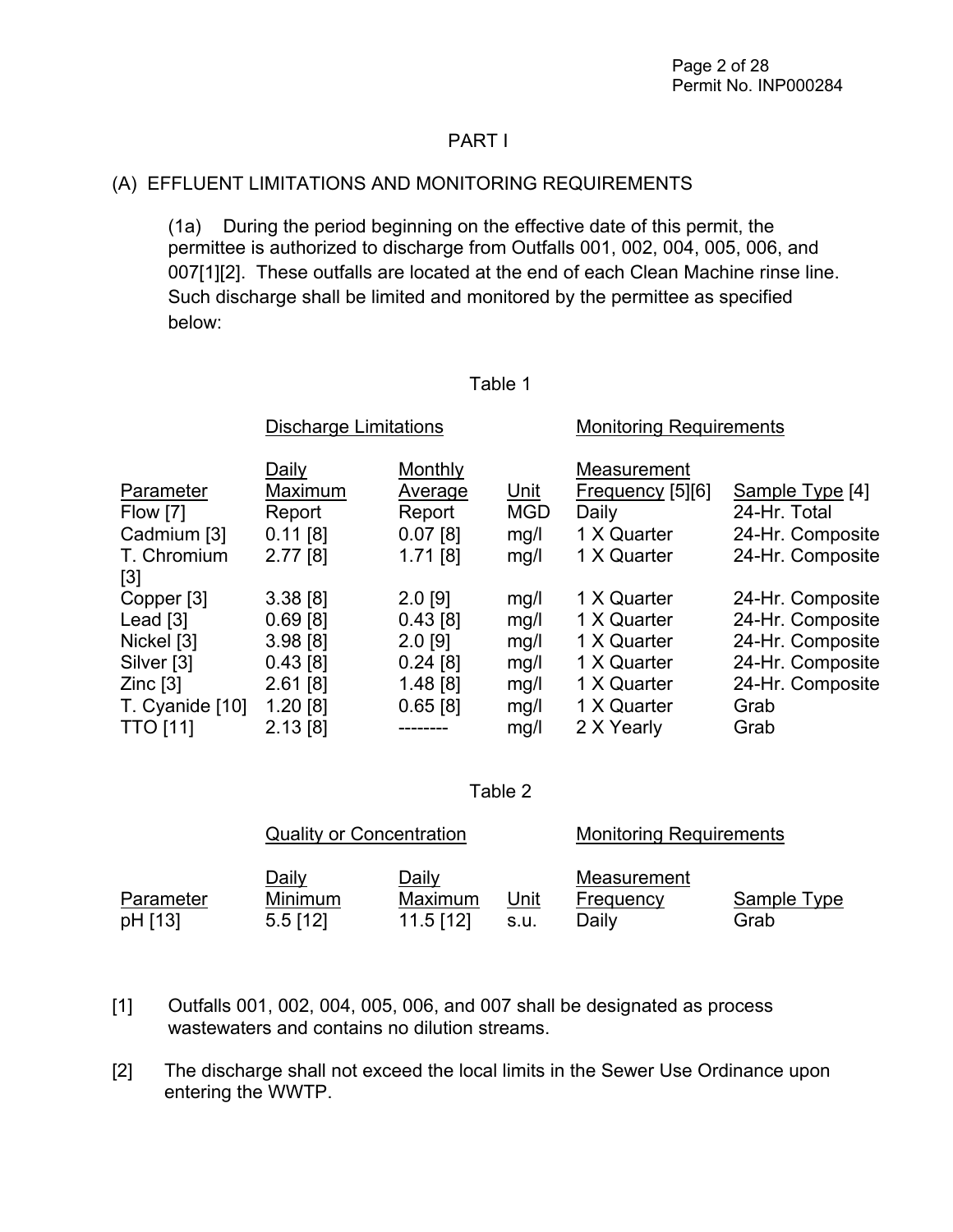- [3] All metals shall be analyzed as Total Recoverable Metals.
- [4] A "24-hour composite sample" means a sample consisting of at least 3 individual flow-proportional samples of wastewater, consisting of aliquots withdrawn throughout the 24-hour discharge period. The aliquots may be: (i) uniform aliquots withdrawn at uniform flow intervals; (ii) flow-proportional aliquots withdrawn at uniform time intervals; or (iii) for batch discharge, uniform aliquots withdrawn from uniform batch volumes. A flow-proportioned composite sample may be obtained by:
	- (1) recording the discharge flow rate at the time each individual sample is taken,
	- (2) adding together the discharge flow rates recorded from each individuals sampling time to formulate the "total flow" value,
	- (3) the discharge flow rate of each individual sampling time is divided by the total flow value to determine its percentage of the total flow value,
	- (4) then multiply the volume of the total composite sample by each individual sample's percentage to determine the volume of that individual sample which will be included in the total composite sample.

Alternatively, a 24-hour composite sample may be obtained by an automatic sampler on an equal time interval basis over a twenty-four hour period provided that a minimum of 24 samples are taken and combined prior to analysis. The samples do not need to be flow-proportioned if the permittee collects samples in this manner.

- [5] Parameters that are to be monitored twice per year shall be reported during the months of June and December. If, however, two other months are more appropriate, the permittee may request to report in two alternate months, or the State may require the permittee to report during two alternate months.
- [6] Samples shall be taken once at any time during each of the four annual quarters:
	- (A) January-February-March;
	- (B) April-May-June;
	- (C) July-August-September; and
	- (D) October-November-December.

For quarterly monitoring, in the first quarter for example, the permittee may conduct sampling within the month of January, February or March. The result from this reporting timeframe shall be reported on the March DMR, regardless of which of the months within the quarter the sample was taken.

[7] The flow must be measured and recorded using valid flow measurement devices, not estimated. The flow monitoring device must be calibrated at least once every twelve (12) months.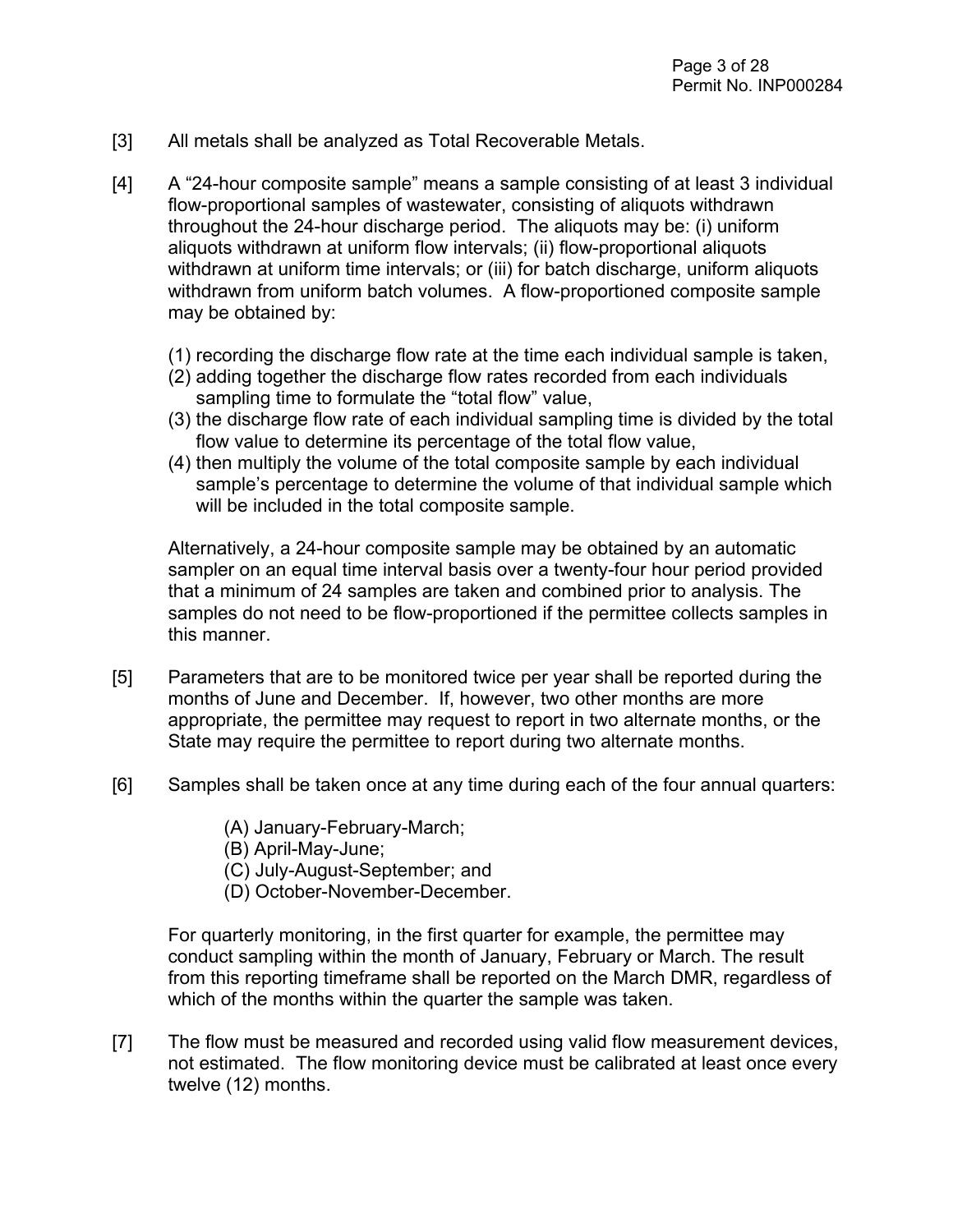- [8] Based on categorical standards [40 CFR 433.17]. The Standard is concentrationbased (mg/l).
- [9] Based on local ordinance [Noblesville Ordinance No. 10-04-12 (adopted 4/10/12)].
- [10] The CN(T) parameter includes all cyanide, chelated (bound to heavy metals) and unchelated (free). The Metal Finishing Standard for CN(T) applies only to the CN-bearing flows prior to mixing with the non-CN Metal Finishing flows. Since the permittee does not use CN, the CN(T) samples should be collected at the end-ofprocess site.
- [11] The Total Toxic Organics (TTO) parameter is defined as the sum of all the quantifiable concentration values above .01 mg/l for the toxic organic compounds that constitute this parameter under the applicable categorical standard. See part I.D.("TTO MONITORING REQUIREMENTS") of this permit.
- [12] Based on local ordinance [Noblesville Amended Ordinance No. 31-07-14] (adopted 07/15/14)].
- [13] If the permittee collects more than one grab sample on a given day for pH, the values shall not be averaged for reporting daily maximums or daily minimums. The permittee must report the individual minimum and the individual maximum pH value of any sample during the month on the Monthly Monitoring Report form.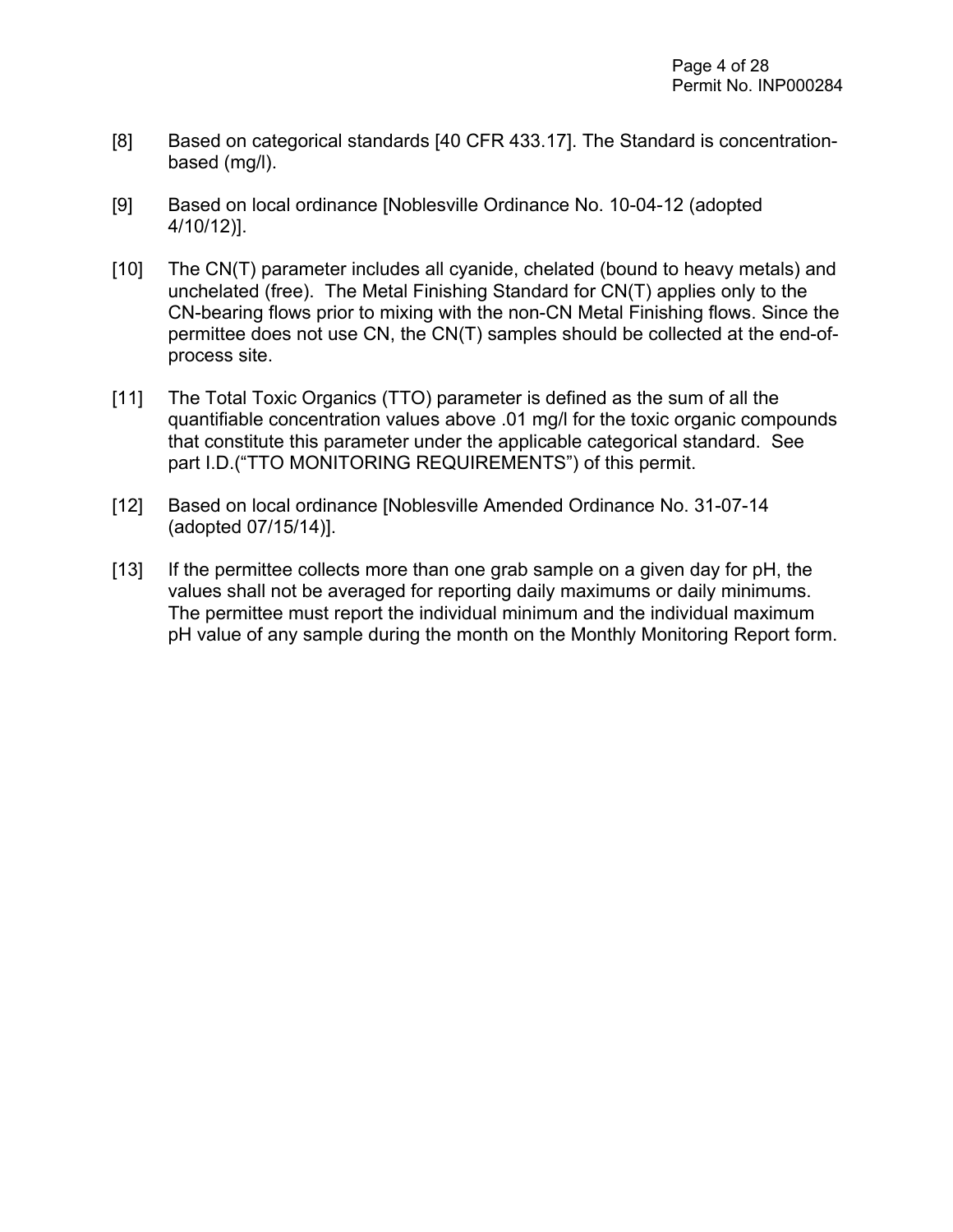(1b) During the period beginning on the effective date of this permit, the permittee is authorized to discharge from Outfall 003[1][2]. Outfall 003 is located after the pretreatment system for the anodizing line. Such discharge shall be limited and monitored by the permittee as specified below:

#### Table 1

|                       | <b>Discharge Limitations</b> |            |             | <b>Monitoring Requirements</b> |                  |  |
|-----------------------|------------------------------|------------|-------------|--------------------------------|------------------|--|
|                       | Daily                        | Monthly    |             | Measurement                    |                  |  |
| Parameter             | Maximum                      | Average    | <u>Unit</u> | Frequency [5]                  | Sample Type [4]  |  |
| Flow [6]              | Report                       | Report     | <b>MGD</b>  | Daily                          | 24-Hr. Total     |  |
| Cadmium [3]           | $0.11$ [7]                   | $0.07$ [7] | mg/l        | 1 X Monthly                    | 24-Hr. Composite |  |
| T. Chromium [3]       | $2.77$ [7]                   | $1.71$ [7] | mg/l        | 1 X Monthly                    | 24-Hr. Composite |  |
| Copper [3]            | $3.38$ [7]                   | $2.0$ [8]  | mg/l        | 1 X Monthly                    | 24-Hr. Composite |  |
| Lead [3]              | $0.69$ [7]                   | $0.43$ [7] | mg/l        | 1 X Monthly                    | 24-Hr. Composite |  |
| Nickel [3]            | $3.98$ [7]                   | $2.0$ [8]  | mg/l        | 1 X Monthly                    | 24-Hr. Composite |  |
| Silver <sup>[3]</sup> | $0.43$ [7]                   | $0.24$ [7] | mg/l        | 1 X Monthly                    | 24-Hr. Composite |  |
| $Zinc$ [3]            | $2.61$ [7]                   | $1.48$ [7] | mg/l        | 1 X Monthly                    | 24-Hr. Composite |  |
| T. Cyanide [9]        | $1.20$ [7]                   | $0.65$ [7] | mg/l        | 1 X Monthly                    | Grab             |  |
| <b>TTO [10]</b>       | $2.13$ [7]                   |            | mg/l        | 2 X Yearly                     | Grab             |  |

#### Table 2

|                      | <b>Quality or Concentration</b>              |                                        |              | <b>Monitoring Requirements</b>    |                     |
|----------------------|----------------------------------------------|----------------------------------------|--------------|-----------------------------------|---------------------|
| Parameter<br>pH [12] | <u>Daily</u><br><b>Minimum</b><br>$5.5$ [11] | <u>Daily</u><br>Maximum<br>$11.5$ [11] | Unit<br>S.U. | Measurement<br>Frequency<br>Daily | Sample Type<br>Grab |

- [1] Outfall 003 shall be designated as process wastewaters and contains no dilution streams.
- [2] The discharge shall not exceed the local limits in the Sewer Use Ordinance upon entering the WWTP.
- [3] All metals shall be analyzed as Total Recoverable Metals.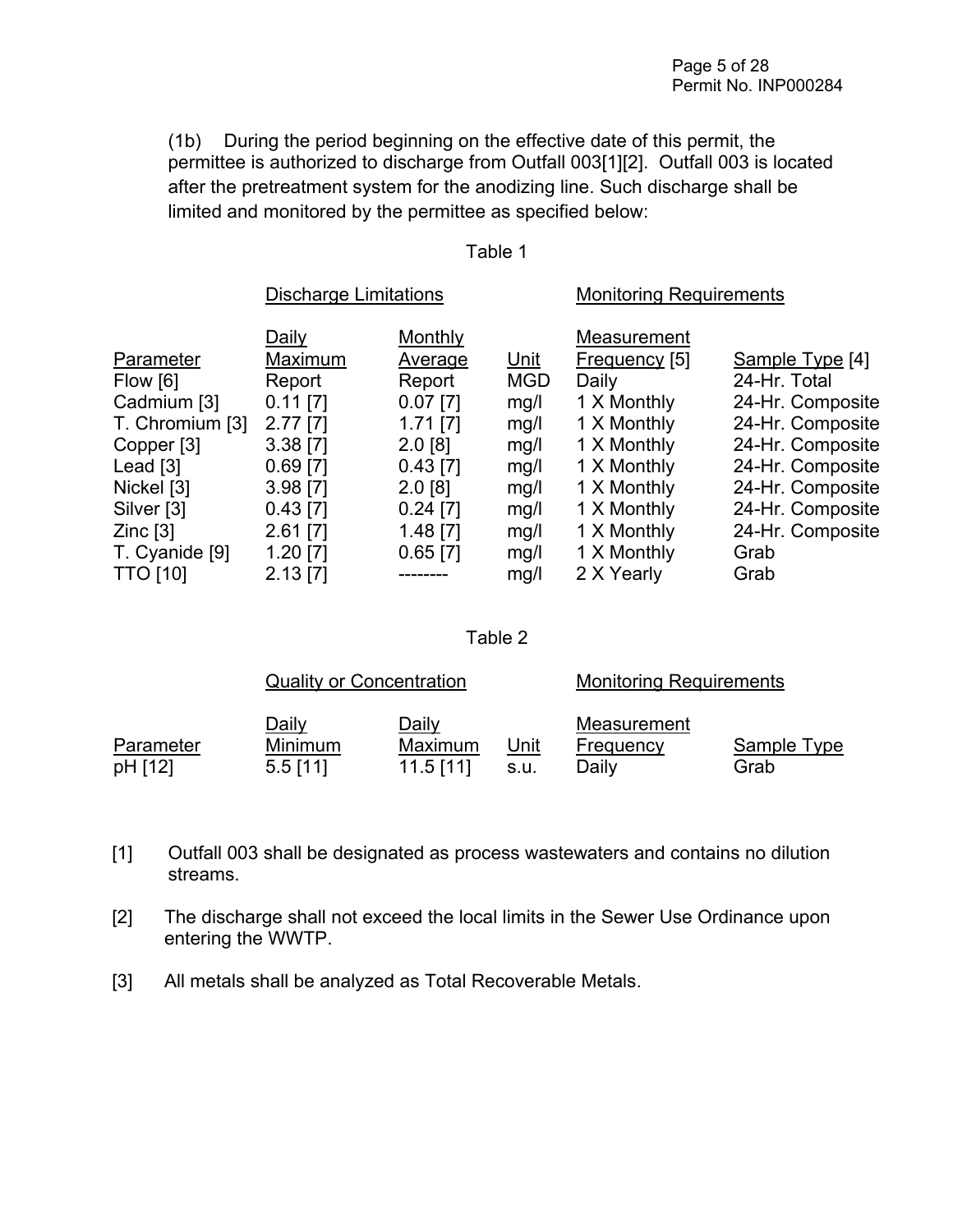- [4] A "24-hour composite sample" means a sample consisting of at least 3 individual flow-proportional samples of wastewater, consisting of aliquots withdrawn throughout the 24-hour discharge period. The aliquots may be: (i) uniform aliquots withdrawn at uniform flow intervals; (ii) flow-proportional aliquots withdrawn at uniform time intervals; or (iii) for batch discharge, uniform aliquots withdrawn from uniform batch volumes. A flow-proportioned composite sample may be obtained by:
	- (1) recording the discharge flow rate at the time each individual sample is taken,
	- (2) adding together the discharge flow rates recorded from each individuals sampling time to formulate the "total flow" value,
	- (3) the discharge flow rate of each individual sampling time is divided by the total flow value to determine its percentage of the total flow value,
	- (4) then multiply the volume of the total composite sample by each individual sample's percentage to determine the volume of that individual sample which will be included in the total composite sample.

Alternatively, a 24-hour composite sample may be obtained by an automatic sampler on an equal time interval basis over a twenty-four hour period provided that a minimum of 24 samples are taken and combined prior to analysis. The samples do not need to be flow-proportioned if the permittee collects samples in this manner.

- [5] Parameters that are to be monitored twice per year shall be reported during the months of June and December. If, however, two other months are more appropriate, the permittee may request to report in two alternate months, or the State may require the permittee to report during two alternate months.
- [6] The flow must be measured and recorded using valid flow measurement devices, not estimated. The flow monitoring device must be calibrated at least once every twelve (12) months.
- [7] Based on categorical standards [40 CFR 433.17]. The Standard is concentrationbased (mg/l).
- [8] Based on local ordinance [Noblesville Ordinance No. 10-04-12 (adopted 4/10/12)].
- [9] The CN(T) parameter includes all cyanide, chelated (bound to heavy metals) and unchelated (free). The Metal Finishing Standard for CN(T) applies only to the CN-bearing flows prior to mixing with the non-CN Metal Finishing flows. Since the permittee does not use CN, the CN(T) samples should be collected at the end-ofprocess site.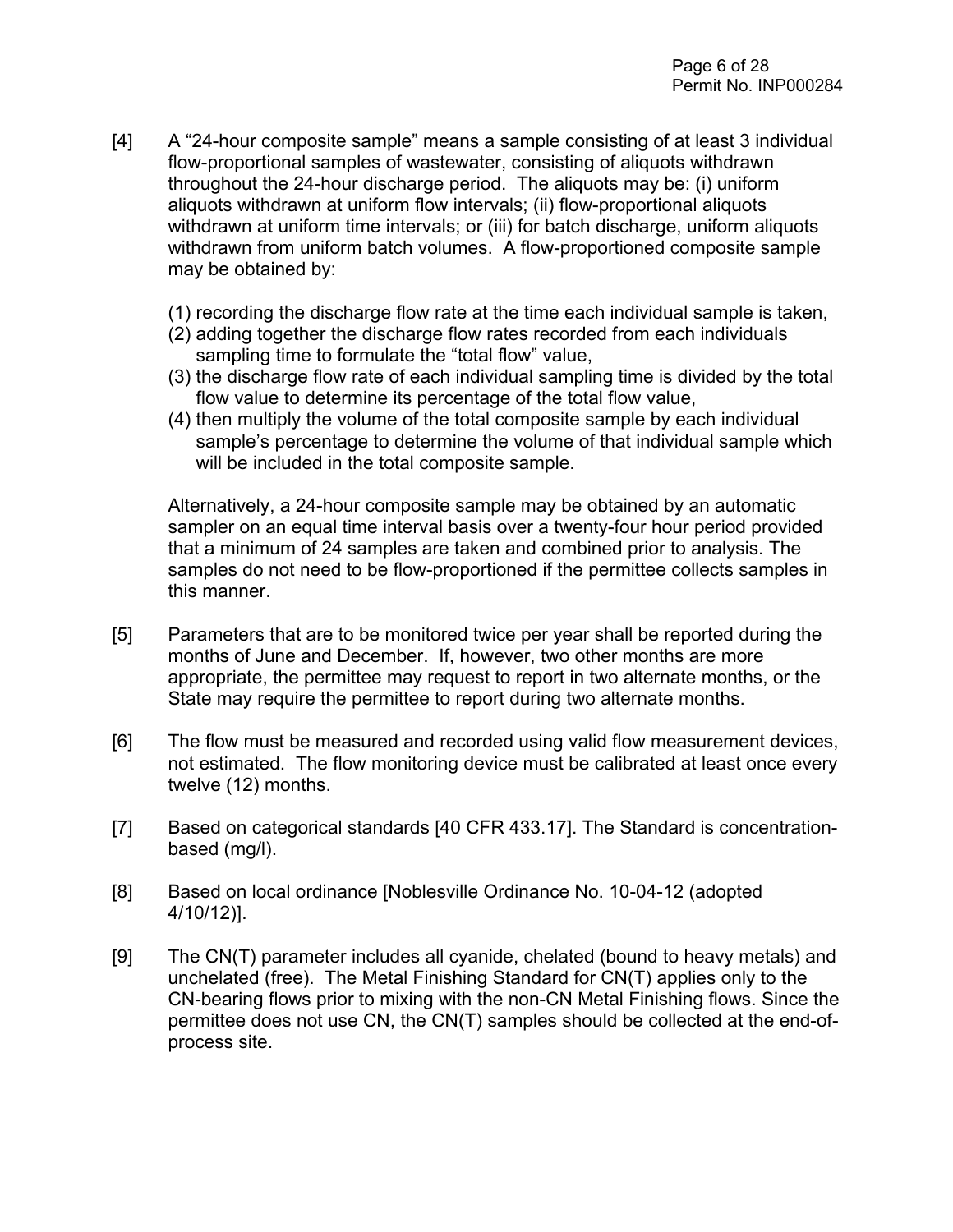- [10] The Total Toxic Organics (TTO) parameter is defined as the sum of all the quantifiable concentration values above .01 mg/l for the toxic organic compounds that constitute this parameter under the applicable categorical standard. See part I.D.("TTO MONITORING REQUIREMENTS") of this permit.
- [11] Based on local ordinance [Noblesville Amended Ordinance No. 31-07-14 (adopted 07/15/14)].
- [12] If the permittee collects more than one grab sample on a given day for pH, the values shall not be averaged for reporting daily maximums or daily minimums. The permittee must report the individual minimum and the individual maximum pH value of any sample during the month on the Monthly Monitoring Report form.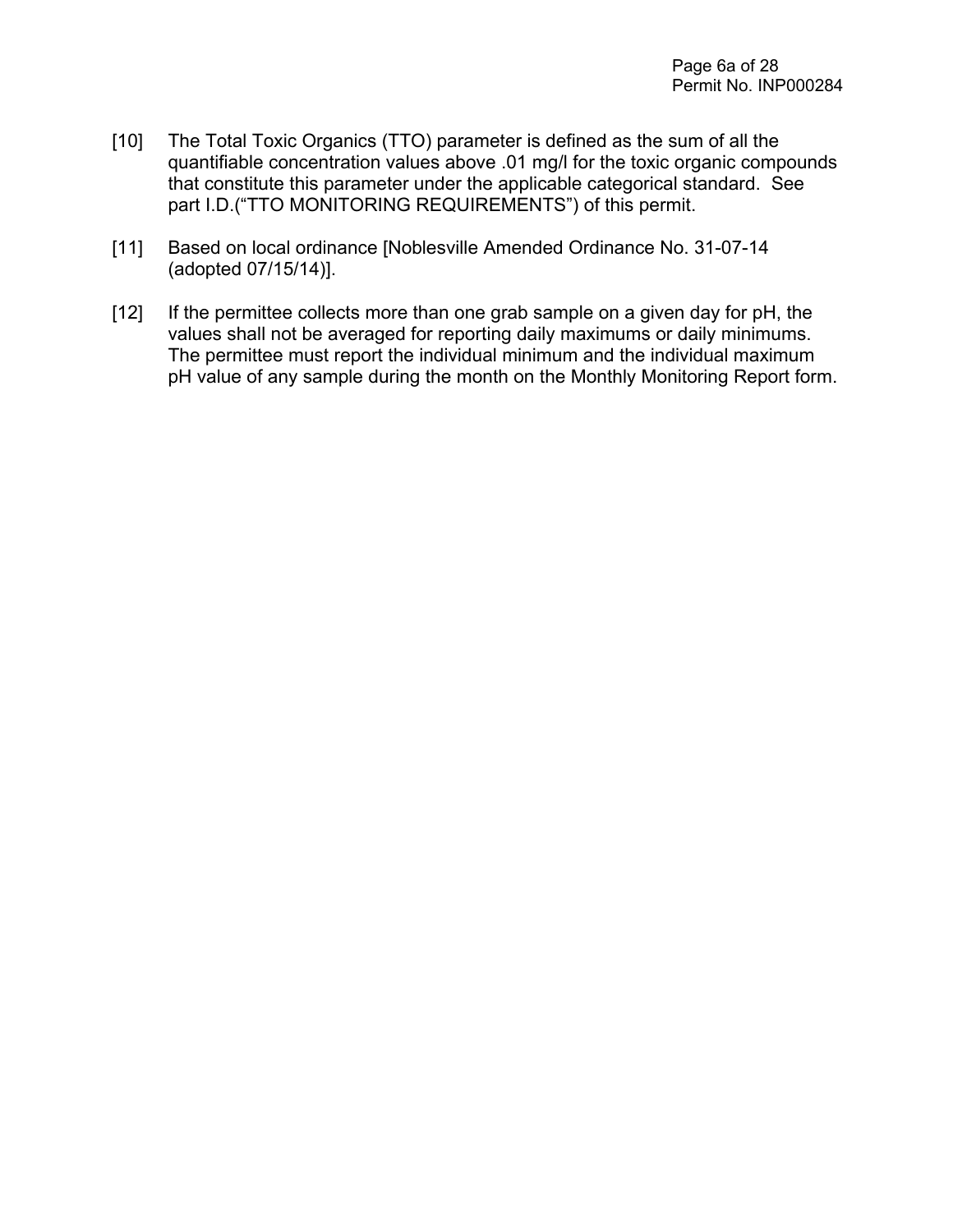#### (2) ADDITIONAL DISCHARGE PROHIBITIONS

The permittee shall not allow the introduction of the following into the POTW from any location, including Outfalls 001, 002, 003, 004, 005, 006, and 007:

- (a) A pollutant from any source of nondomestic wastewaters that could pass through or cause interference with the operation or performance of the POTW.
- (b) A pollutant that could create a fire or explosion hazard in the POTW, including waste streams with a closed cup flashpoint of less than  $140^\circ$  F degrees Fahrenheit (60 $\degree$  C) using the test methods in 40 CFR 261.21.
- (c) A pollutant that could cause corrosive structural damage to the POTW, including a discharge with pH lower than five (5.0), unless the POTW is specifically designed to accommodate such a discharge.
- (d) A solid or viscous pollutant in an amount that could cause obstruction to the flow in a sewer or other interference with the operation of the POTW.
- (e) A pollutant, including an oxygen demanding pollutant (such as biochemical oxygen demand) released in a discharge at a flow rate or pollutant concentration that could cause interference in the POTW.
- (f) Heat in an amount that could:
	- (1) inhibit biological activity in the POTW and result in interference or damage to the POTW; or
	- (2) exceed 40 $\degree$  C or 104 $\degree$  F at the POTW treatment plant unless the commissioner, upon request of the POTW, approves alternate temperature limits.
- (g) Petroleum, oil, non-biodegradable cutting oil, or products of mineral oil origin in an amount that could cause interference or pass through.
- (h) A pollutant that could result in the presence of toxic gases, vapors, or fumes within the POTW in a quantity that may cause acute worker health and safety problems.
- (i) A trucked or hauled pollutant, except:
	- (1) with the permission of the POTW; and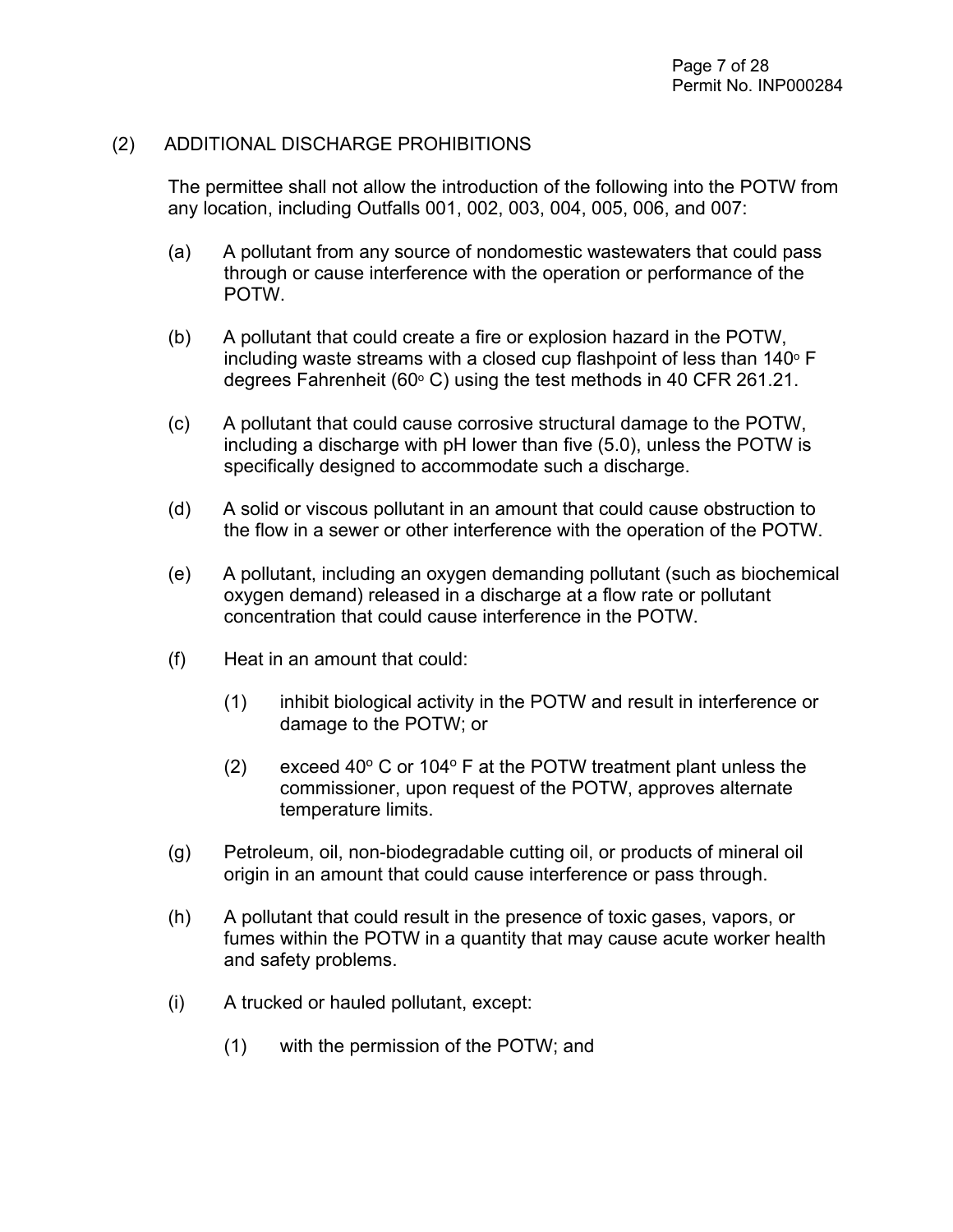

# **Industrial Wastewater Pretreatment (IWP) Briefing Memo for SMC Corporation of America Draft modification: April 2022**

**Indiana Department of Environmental Management**

100 North Senate Avenue Indianapolis, Indiana 46204 (317) 232-8603 Toll Free (800) 451-6027 www.idem.IN.gov

| <b>Permittee:</b>                        | <b>SMC Corporation of America</b>                        |
|------------------------------------------|----------------------------------------------------------|
|                                          | 10100 SMC Boulevard                                      |
|                                          | Noblesville, Indiana 46060                               |
| <b>Existing Permit</b>                   | Permit Number: INP000284                                 |
| Information:                             | Expiration Date: January 31, 2025                        |
| <b>Facility Contact:</b>                 | Chip R. Glisson, Facilities Manager                      |
|                                          | (317) 899-4440 or calisson@smcusa.com                    |
| <b>Facility Location:</b>                | 10100 SMC Boulevard                                      |
|                                          | Noblesville, Indiana 46060                               |
|                                          | <b>Hamilton County</b>                                   |
| <b>Receiving POTW:</b>                   | Noblesville POTW                                         |
|                                          | 197 West Washington Street                               |
|                                          | Noblesville, Indiana 46060<br>NPDES Permit No. IN0020168 |
|                                          |                                                          |
| <b>Proposed Permit</b><br><b>Action:</b> | <b>Modify</b>                                            |
| <b>Source Category</b>                   | <b>Industrial Pretreatment</b>                           |
| <b>Permit Writer:</b>                    | <b>Taylor Wissel, Senior Environmental Manager</b>       |
|                                          | (317) 234-4260 or <u>twissel@idem.in.gov</u>             |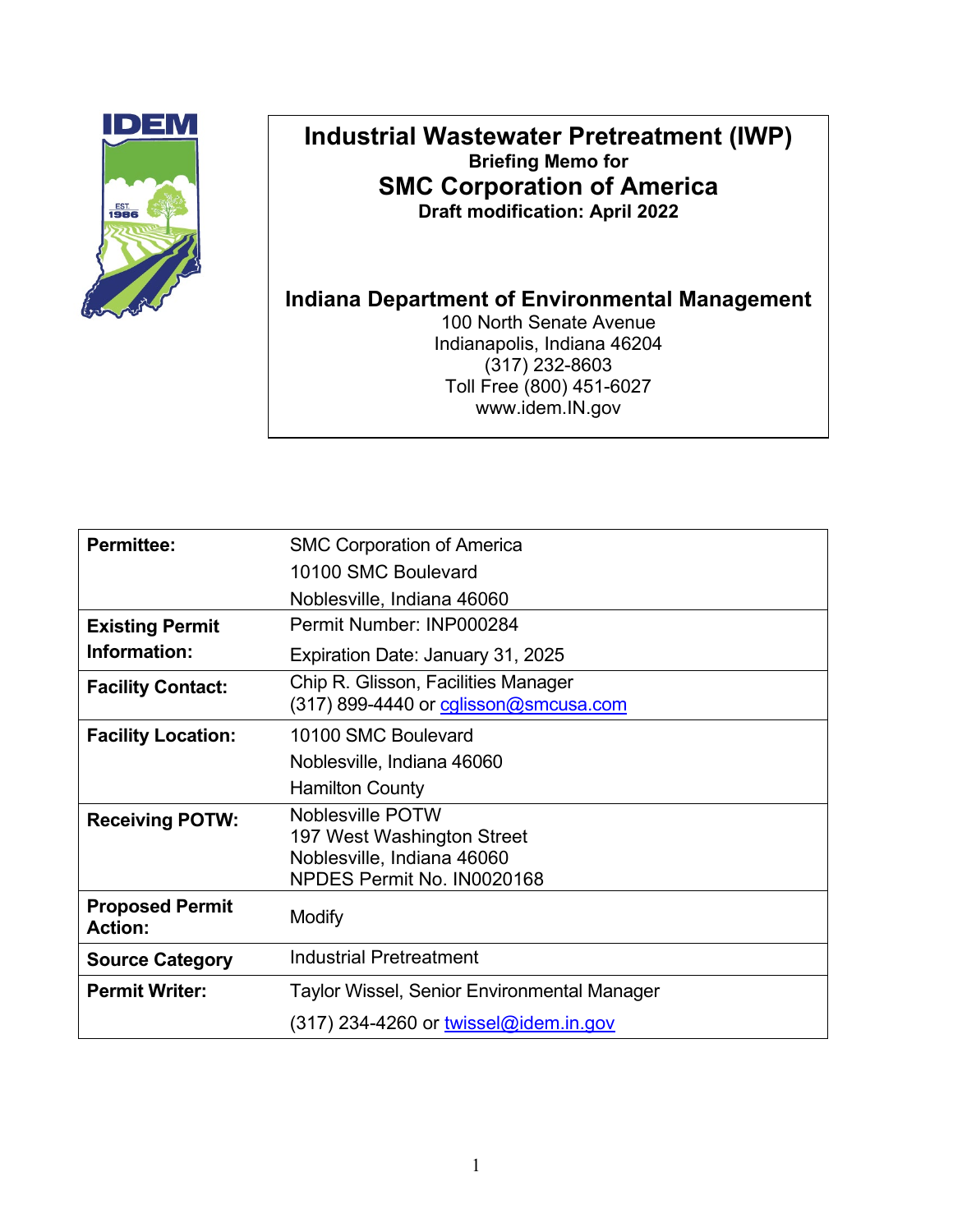# **Table of Contents**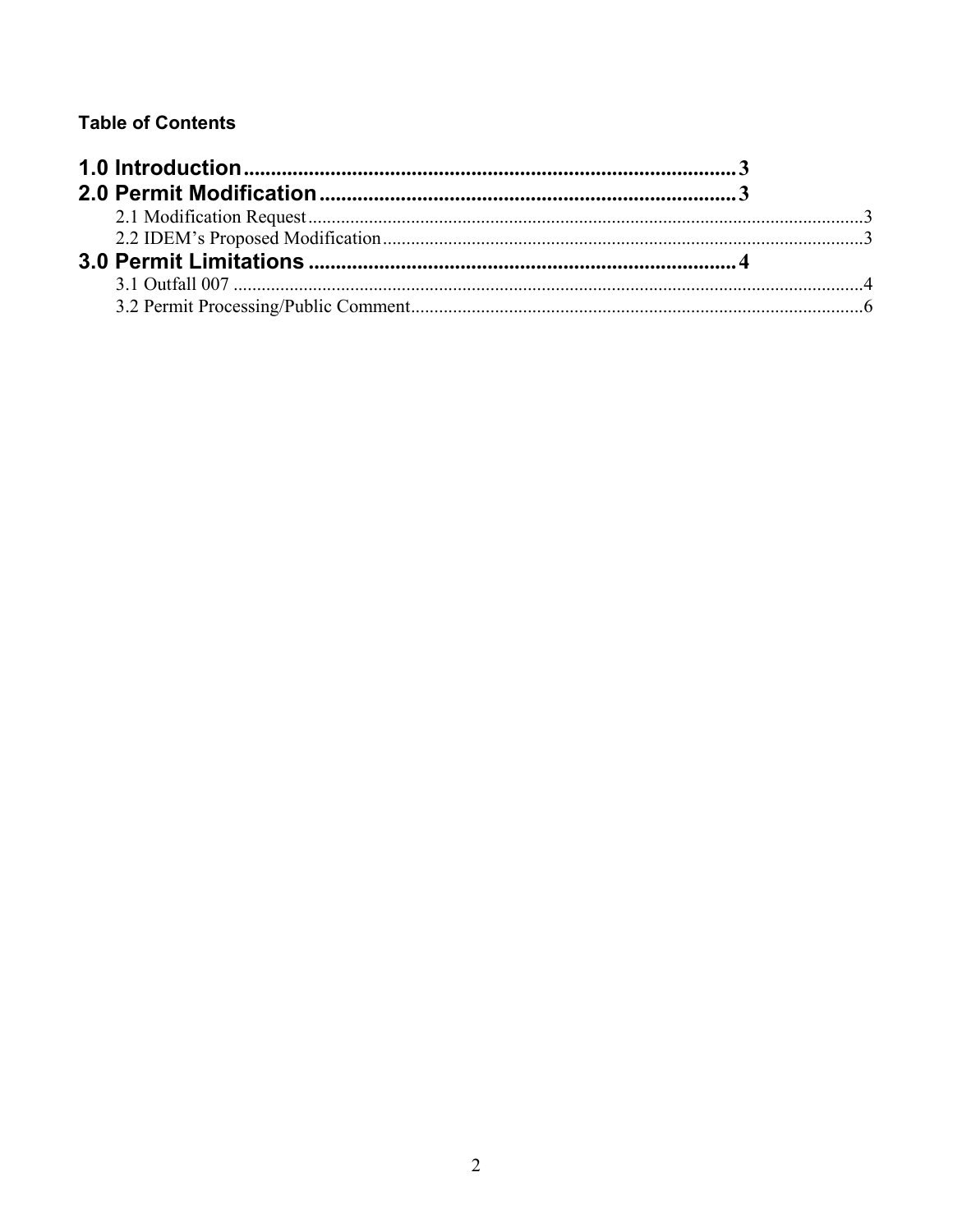# <span id="page-13-0"></span>**1.0 INTRODUCTION**

The Indiana Department of Environmental Management (IDEM) received a request from SMC Corporation of America on February 22, 2022, to modify Industrial Wastewater Pretreatment (IWP) Permit No. INP000284. The current five year permit was issued with an effective date of February 1, 2020 in accordance with 327 IAC 5-2-6(a).

In accordance with Title 40 of the Code of Federal Regulations (CFR) Sections 124.7 and 124.56, as well as Indiana Administrative Code (IAC) 327 Article 5, development of a Statement of Basis, or Briefing Memo, is required for NPDES permits. This document fulfills the requirements established in those regulations.

This Briefing Memo identifies the basis for this modification to the permit and the modified pages of the permit issued on April 18, 2019.

# <span id="page-13-1"></span>**2.0 PERMIT MODIFICATION**

### <span id="page-13-2"></span>**2.1 Modification Request**

SMC Corporation of America is requesting a permit modification to include two additional cleaning machines, Clean Machine 6 and 7. Clean Machines 6 and 7 will be the same type of machines as Clean Machines 1 through 5. The addition of two new Clean Machines would add one additional outfall, Outfall 007. It is estimated that this outfall would increase the discharge to the City of Noblesville POTW by approximately 10 gallons per day. Outfall 007 is expected to have the same constituents as Outfalls 001, 002, 004, 005, and 006. In addition to the daily increase, the facility will need to discharge four tanks at 32.5 gallons each, for a total of 130 gallons to the POTW every two weeks.

# <span id="page-13-3"></span>**2.2 IDEM's Proposed Modification**

IDEM is proposing to create a new process wastewater outfall, Outfall 007. This outfall will convey the discharge from the new Clean Machine 6 and Clean Machine 7 to the Noblesville POTW. Effluent limitations for Outfall 007 are subject to New Source Metal Finishing [40 CFR 433.17] standards and any local ordinances that apply at the end of pipe. A summary of the limitations and monitoring frequencies for Outfall 007 are included below.

The effluent limitations at Outfall 007 are identical to those currently included at Outfalls 001, 002, 004, 005, and 006. IDEM is proposing to modify Page 2 of the Permit to include Outfall 007 as an authorized discharge point, and update Footnote [1] to include Outfall 007. Page 7 will also be modified to include Outfall 007. IDEM is also proposing to include a new footnote in Part I.A.1a. and I.A.1b. regarding pH sampling and reporting requirements and update the existing 24-hour composite footnote; therefore, Pages 3, 4, 5, and 6 of the Permit are being modified to include these changes.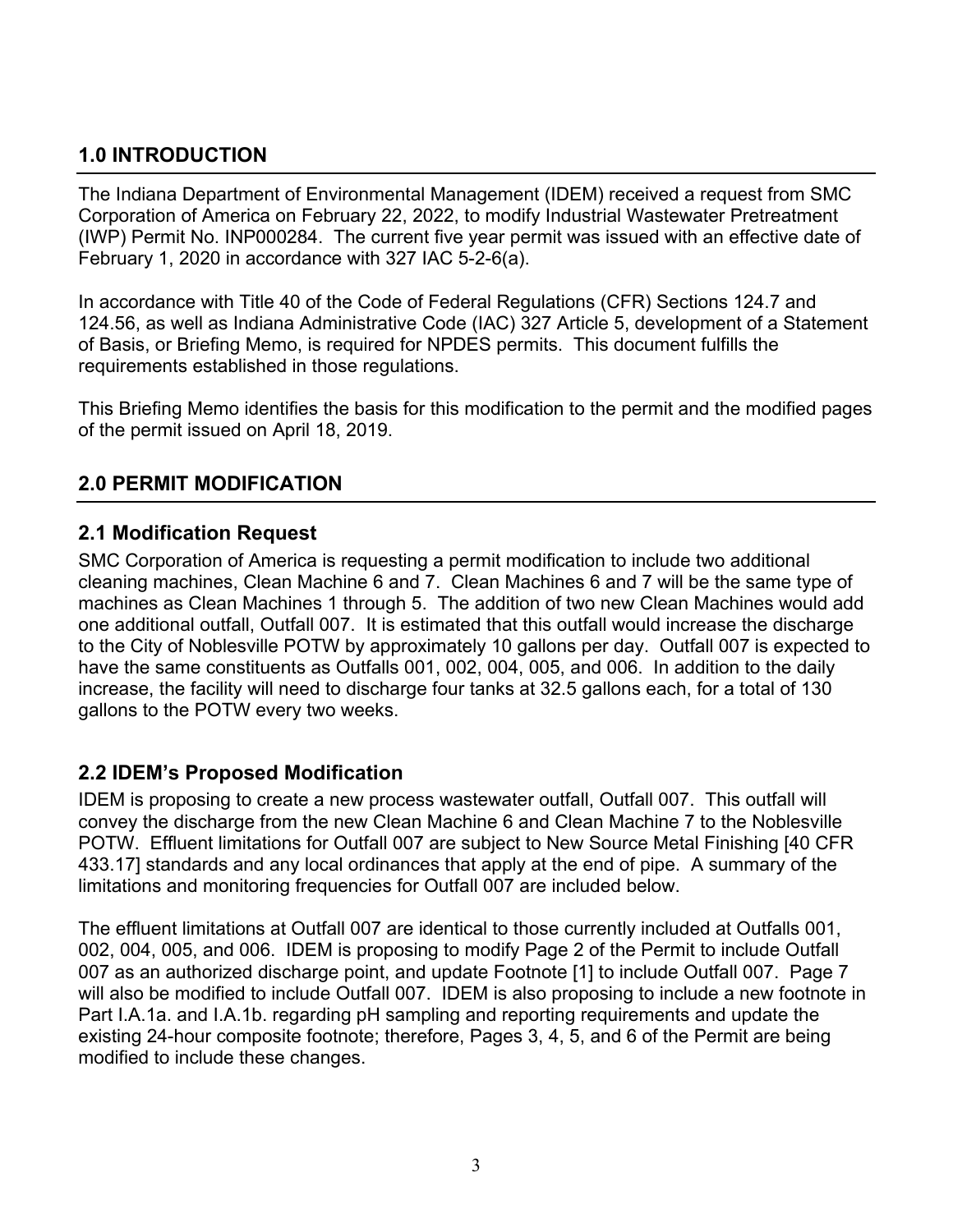### <span id="page-14-0"></span>**3.0 PERMIT LIMITATIONS**

### <span id="page-14-1"></span>**3.1 Outfall 007**

The table below summarizes the permit limits at the designated sample site (Outfall 007) [1][2]. Outfall 007 is located at the end of the Clean Machine #6 and #7 lines.

#### Table 1

|                 | <b>Discharge Limitations</b> |            |             | <b>Monitoring Requirements</b> |                  |  |
|-----------------|------------------------------|------------|-------------|--------------------------------|------------------|--|
|                 | Daily                        | Monthly    |             | Measurement                    |                  |  |
| Parameter       | Maximum                      | Average    | <u>Unit</u> | $F$ requency [5][6]            | Sample Type [4]  |  |
| Flow [7]        | Report                       | Report     | <b>MGD</b>  | Daily                          | 24-Hr. Total     |  |
| Cadmium [3]     | $0.11$ [8]                   | $0.07$ [8] | mg/l        | 1 X Quarter                    | 24-Hr. Composite |  |
| T. Chromium [3] | 2.77[8]                      | $1.71$ [8] | mg/l        | 1 X Quarter                    | 24-Hr. Composite |  |
| Copper [3]      | 3.38[8]                      | $2.0$ [9]  | mg/l        | 1 X Quarter                    | 24-Hr. Composite |  |
| Lead $[3]$      | 0.69[8]                      | $0.43$ [8] | mg/l        | 1 X Quarter                    | 24-Hr. Composite |  |
| Nickel [3]      | 3.98[8]                      | $2.0$ [9]  | mg/l        | 1 X Quarter                    | 24-Hr. Composite |  |
| Silver [3]      | 0.43[8]                      | $0.24$ [8] | mg/l        | 1 X Quarter                    | 24-Hr. Composite |  |
| $Zinc$ [3]      | $2.61$ [8]                   | $1.48$ [8] | mg/l        | 1 X Quarter                    | 24-Hr. Composite |  |
| T. Cyanide [10] | $1.20$ [8]                   | $0.65$ [8] | mg/l        | 1 X Quarter                    | Grab             |  |
| <b>TTO [11]</b> | 2.13[8]                      |            | mg/l        | 2 X Yearly                     | Grab             |  |

#### Table 2

|           | Daily      | Daily     |      | Measurement |             |
|-----------|------------|-----------|------|-------------|-------------|
| Parameter | Minimum    | Maximum   | Unit | Frequency   | Sample Type |
| pH [13]   | $5.5$ [12] | 11.5 [12] | s.u. | Dailv       | Grab        |

[1] Outfall 007 shall be designated as process wastewaters and contains no dilution streams.

[2] The discharge shall not exceed the local limits in the Sewer Use Ordinance upon entering the POTW.

- [3] All metals shall be analyzed as Total Recoverable Metals.
- [4] A "24-hour composite sample" means a sample consisting of at least 3 individual flowproportional samples of wastewater, consisting of aliquots withdrawn throughout the 24 hour discharge period. The aliquots may be: (i) uniform aliquots withdrawn at uniform flow intervals; (ii) flow-proportional aliquots withdrawn at uniform time intervals; or (iii) for batch discharge, uniform aliquots withdrawn from uniform batch volumes. A flowproportioned composite sample may be obtained by: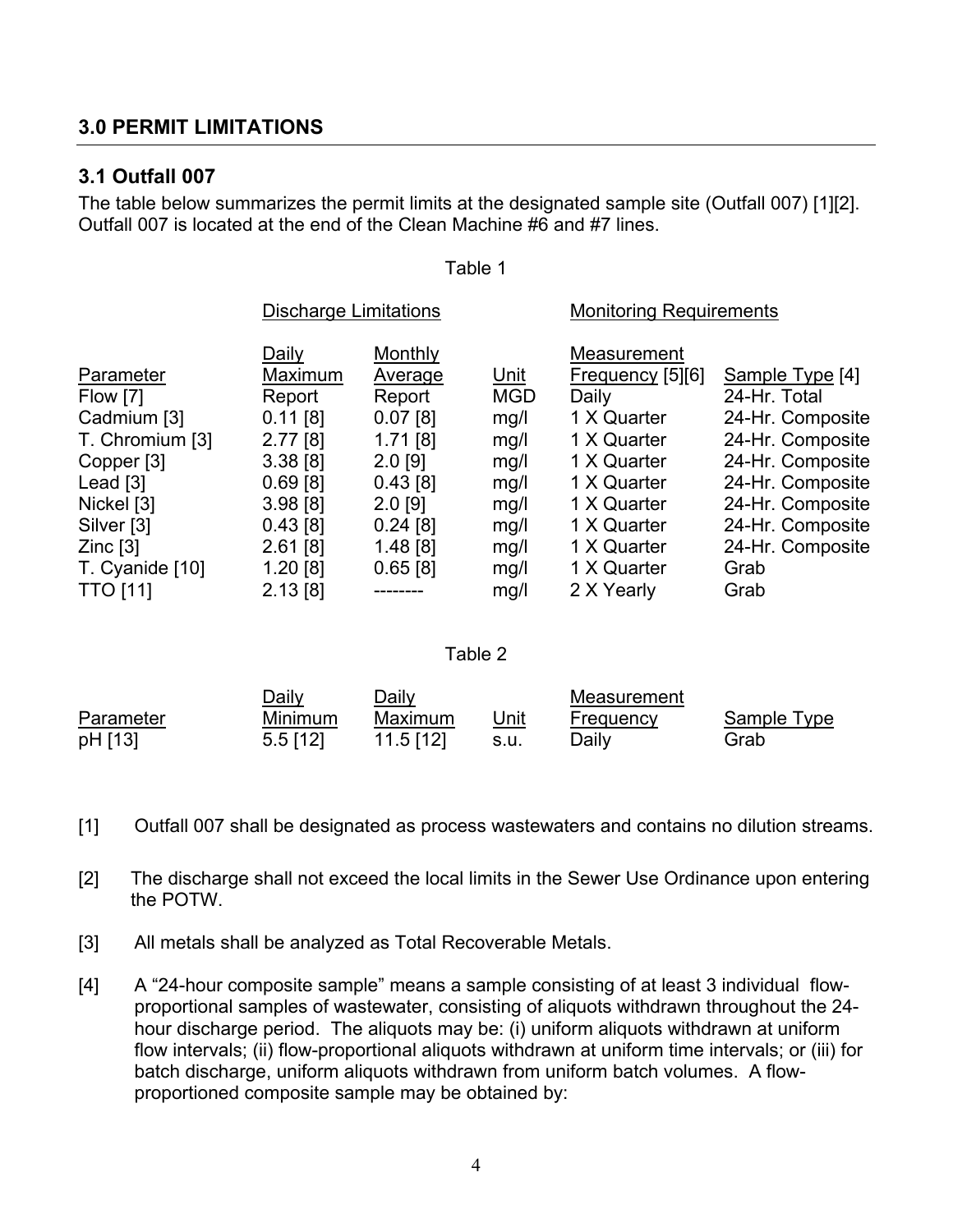- (1) recording the discharge flow rate at the time each individual sample is taken,
- (2) adding together the discharge flow rates recorded from each individuals sampling time to formulate the "total flow" value,
- (3) the discharge flow rate of each individual sampling time is divided by the total flow value to determine its percentage of the total flow value,
- (4) then multiply the volume of the total composite sample by each individual sample's percentage to determine the volume of that individual sample which will be included in the total composite sample.

Alternatively, a 24-hour composite sample may be obtained by an automatic sampler on an equal time interval basis over a twenty-four hour period provided that a minimum of 24 samples are taken and combined prior to analysis. The samples do not need to be flowproportioned if the permittee collects samples in this manner.

- [5] Parameters that are to be monitored twice per year shall be reported during the months of June and December. If, however, two other months are more appropriate, the permittee may request to report in two alternate months, or the State may require the permittee to report during two alternate months.
- [6] Samples shall be taken once at any time during each of the four annual quarters:
	- (A) January-February-March;
	- (B) April-May-June;
	- (C) July-August-September; and
	- (D) October-November-December.

For quarterly monitoring, in the first quarter for example, the permittee may conduct sampling within the month of January, February or March. The result from this reporting timeframe shall be reported on the March DMR, regardless of which of the months within the quarter the sample was taken.

- [7] The flow must be measured and recorded using valid flow measurement devices, not estimated. The flow monitoring device must be calibrated at least once every twelve (12) months.
- [8] Based on categorical standards [40 CFR 433.17]. The Standard is concentration-based (mg/l).
- [9] Based on local ordinance [Noblesville Ordinance No. 10-04-12 (adopted 4/10/12)].
- [10] The CN(T) parameter includes all cyanide, chelated (bound to heavy metals) and unchelated (free). The Metal Finishing Standard for CN(T) applies only to the CNbearing flows prior to mixing with the non-CN Metal Finishing flows. Since the permittee does not use CN, the CN(T) samples should be collected at the end-of-process site.
- [11] The Total Toxic Organics (TTO) parameter is defined as the sum of all the quantifiable concentration values above .01 mg/l for the toxic organic compounds that constitute this parameter under the applicable categorical standard.